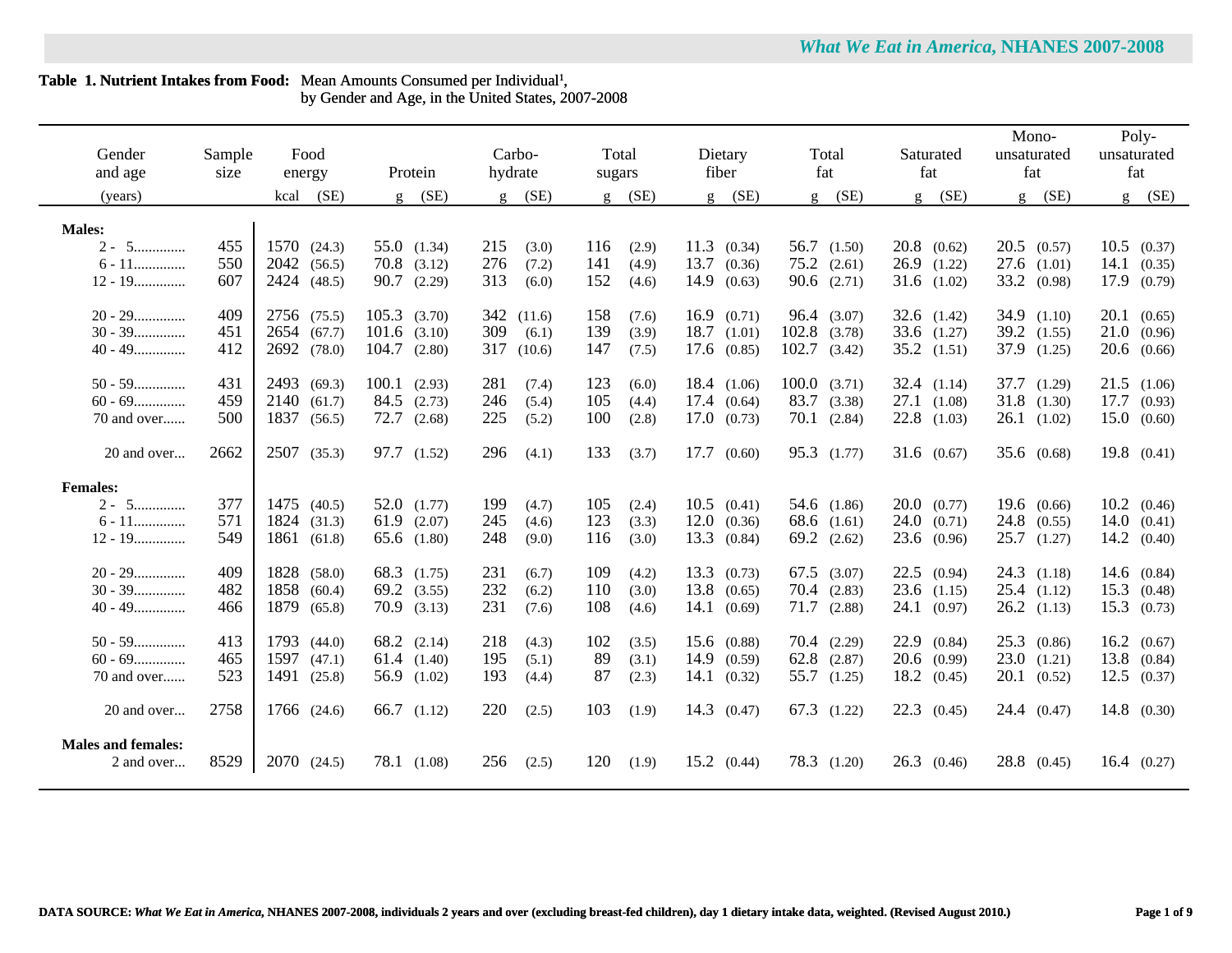by Gender and Age, in the United States, 2007-2008 *(continued)*

| Gender<br>and age                       | terol | Choles- |         | Retinol | (RAE)   | Vitamin A      | carotene | Alpha-     | Beta-<br>carotene |      | Beta-crypto-<br>xanthin |               |         | Lycopene     | zeaxanthin | Lutein $+$   |    | Thiamin     |
|-----------------------------------------|-------|---------|---------|---------|---------|----------------|----------|------------|-------------------|------|-------------------------|---------------|---------|--------------|------------|--------------|----|-------------|
| (years)                                 | mg    | (SE)    | $\mu$ g | (SE)    | $\mu$ g | (SE)           | $\mu$ g  | (SE)       | $\mu$ g           | (SE) | $\mu$ g                 | (SE)          | $\mu$ g | (SE)         |            | $\mu$ g (SE) | mg | (SE)        |
| <b>Males:</b>                           |       |         |         |         |         |                |          |            |                   |      |                         |               |         |              |            |              |    |             |
| $2 - 5$                                 | 189   | (9.8)   | 487     | (16.9)  | 619     | (31.7)         | 336      | (78.7)     | 1376 (259.2)      |      | 74                      | (9.5)         |         | 3556 (219.2) |            | 893 (231.1)  |    | 1.27(0.035) |
| $6 - 11$                                | 234   | (13.0)  | 499     | (21.6)  | 614     | (29.1)         | 289      | (69.5)     | 1201 (155.0)      |      | 73                      | (10.3)        |         | 5197 (309.7) |            | 666 (60.1)   |    | 1.58(0.045) |
| $12 - 19$                               | 312   | (16.2)  | 551     | (38.7)  | 680     | (47.1)         | 252      | (41.9)     | 1368 (183.7)      |      | 68                      | (12.8)        |         | 6708 (748.2) |            | 1082 (203.3) |    | 1.88(0.061) |
|                                         |       |         |         |         |         |                |          |            |                   |      |                         |               |         |              |            |              |    |             |
| $20 - 29$                               | 355   | (20.2)  | 463     | (27.6)  | 597     | (28.6)         | 238      | (36.9)     | 1452 (147.8)      |      | 69                      | (7.3)         |         | 7886 (988.8) |            | 1022 (109.6) |    | 2.18(0.187) |
| $30 - 39$                               | 377   | (16.0)  | 444     | (17.2)  | 637     | (26.6)         | 408      | (84.4)     | 2075(267.1)       |      | 83                      | (13.9)        |         | 7714(1004.6) |            | 1455 (208.6) |    | 1.85(0.047) |
| $40 - 49$                               | 406   | (21.5)  | 498     | (31.8)  | 669     | (35.9)         | 340      | (51.0)     | 1848 (237.6)      |      | 65                      | (8.3)         |         | 7036 (493.7) |            | 1536 (260.6) |    | 1.97(0.081) |
|                                         |       |         |         |         |         |                |          |            |                   |      |                         |               |         |              |            |              |    |             |
| $50 - 59$                               | 375   | (18.6)  | 465     | (25.2)  | 660     | (26.2)         | 303      | (37.5)     | 2142 (229.2)      |      | 83                      | (11.8)        |         | 6064 (817.9) |            | 1822 (218.9) |    | 1.86(0.060) |
| $60 - 69$                               | 319   | (17.7)  | 452     | (25.7)  | 650     | (30.4)         | 424      | (45.5)     | 2099 (185.2)      |      |                         | $133* (49.3)$ |         | 5313 (489.6) |            | 1276 (148.5) |    | 1.69(0.055) |
| 70 and over                             | 285   | (14.0)  | 475     | (19.6)  | 706     | (25.1)         | 521      | (46.6)     | 2463 (201.6)      |      | 92                      | (10.3)        |         | 5488 (591.9) |            | 1427 (110.9) |    | 1.59(0.048) |
| 20 and over                             | 362   | (7.5)   | 467     | (13.4)  |         | 649 (14.5)     |          | 354 (30.7) | 1958 (133.7)      |      | 83                      | (7.3)         |         | 6787 (306.9) |            | 1428 (115.1) |    | 1.90(0.045) |
|                                         |       |         |         |         |         |                |          |            |                   |      |                         |               |         |              |            |              |    |             |
| <b>Females:</b>                         |       |         |         |         |         |                |          |            |                   |      |                         |               |         |              |            |              |    |             |
| $2 - 5$                                 | 178   | (8.8)   | 446     | (24.0)  | 556     | (27.3)         | 263      | (32.9)     | 1146 (111.0)      |      | 85                      | (12.8)        |         | 3936 (450.9) | 575        | (58.2)       |    | 1.19(0.033) |
| $6 - 11$                                | 195   | (10.6)  | 431     | (16.8)  | 523     | (22.1)         | 206      | (41.4)     | 973 (118.8)       |      | 67                      | (12.4)        |         | 4874 (341.9) | 605        | (53.4)       |    | 1.39(0.055) |
| $12 - 19$                               | 212   | (10.3)  | 422     | (25.9)  | 528     | (33.5)         | 242      | (50.3)     | 1114 (152.9)      |      | 56                      | (8.8)         |         | 4265 (491.5) |            | 740 (103.5)  |    | 1.45(0.091) |
| $20 - 29$                               | 216   | (12.0)  | 383     | (30.3)  | 532     | (32.7)         | 274      | (33.2)     | 1606 (226.5)      |      | 76                      | (18.1)        |         | 5219 (804.6) |            | 1362 (209.7) |    | 1.38(0.044) |
| $30 - 39$                               | 248   | (20.5)  | 375     | (20.9)  | 553     | (31.8)         | 357      | (51.1)     | 1919 (257.8)      |      | 67                      | (10.7)        |         | 5577 (509.5) |            | 1217 (124.6) |    | 1.37(0.034) |
| $40 - 49$                               | 256   | (14.5)  | 393     | (29.8)  | 555     | (55.2)         | 333      | (82.4)     | 1753 (302.5)      |      | 66                      | (9.0)         |         | 4332 (427.7) |            | 1406 (220.5) |    | 1.40(0.070) |
|                                         |       |         |         |         |         |                |          |            |                   |      |                         |               |         |              |            |              |    |             |
| $50 - 59$                               | 227   | (11.7)  | 394     | (20.4)  | 614     | (26.2)         | 412      | (52.4)     | 2379 (197.6)      |      |                         | $105*$ (38.5) |         | 4113 (532.6) |            | 1514 (183.0) |    | 1.43(0.086) |
| $60 - 69$                               | 228   | (16.6)  | 415     | (31.6)  | 651     | (36.1)         | 515      | (76.3)     | 2540 (208.0)      |      | 87                      | (11.7)        |         | 4957 (614.2) |            | 1572 (181.0) |    | 1.29(0.049) |
| 70 and over                             | 192   | (5.4)   | 409     | (15.3)  | 616     | (28.1)         | 429      | (53.1)     | 2223 (225.1)      |      | 87                      | (8.0)         |         | 3459 (268.2) |            | 1441 (145.7) |    | 1.33(0.041) |
|                                         |       |         |         |         |         |                |          |            |                   |      |                         |               |         |              |            |              |    |             |
| 20 and over                             | 230   | (6.7)   | 393     | (12.9)  |         | 580 (21.5)     |          | 374 (35.6) | 2024 (152.9)      |      | 81                      | (10.7)        |         | 4638 (255.4) | 1410       | (85.0)       |    | 1.37(0.035) |
| <b>Males and females:</b><br>2 and over | 276   | (5.4)   | 440     | (10.0)  |         | $607$ $(15.1)$ | 338      | (25.2)     | 1790 (105.6)      |      | 78                      | (7.1)         |         | 5472 (186.3) | 1257       | (77.2)       |    | 1.59(0.027) |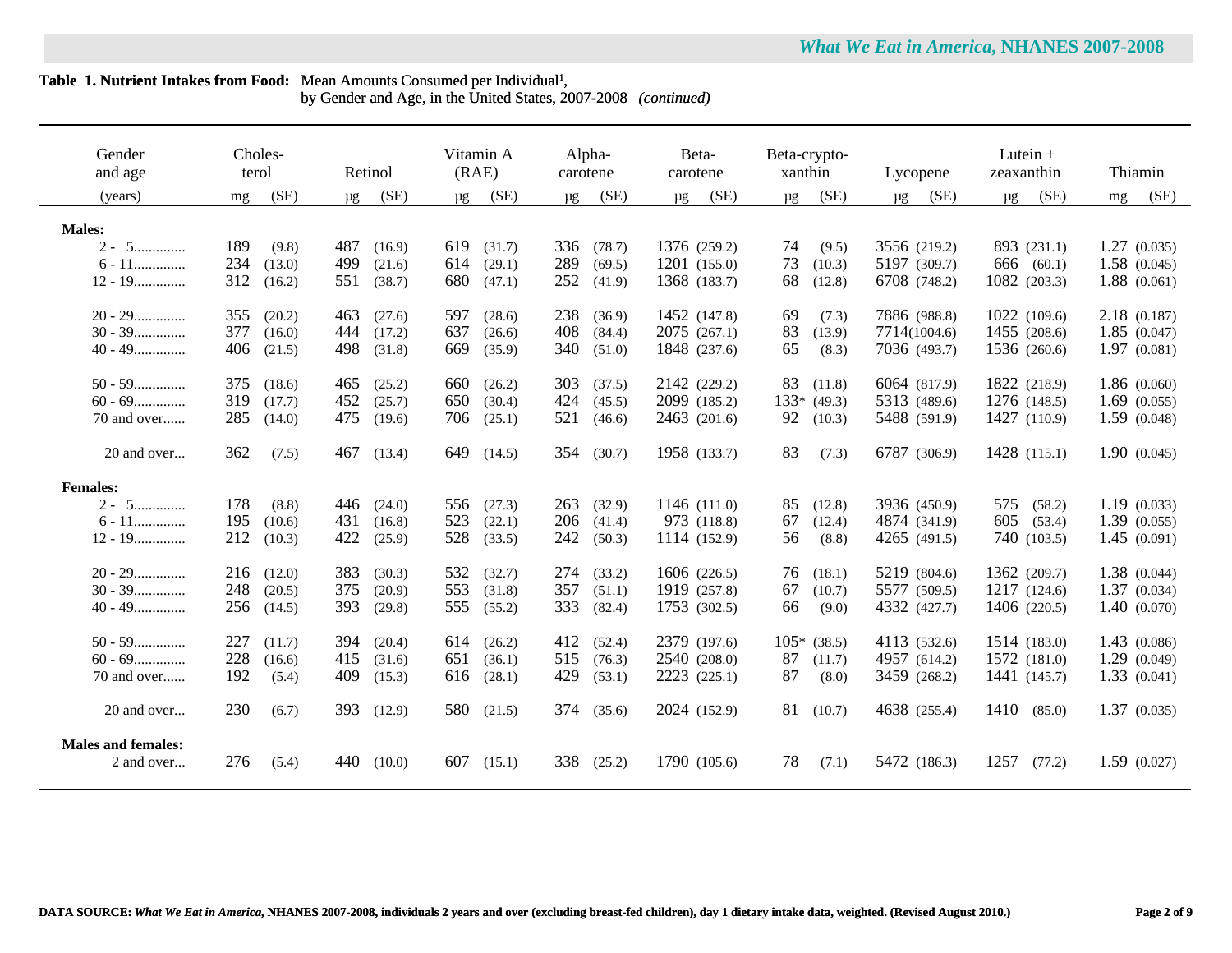by Gender and Age, in the United States, 2007-2008 *(continued)*

| Gender<br>and age                       | Ribo-<br>flavin | Niacin         | Vitamin B6  | Folic<br>acid   | Food<br>folate  | Folate<br>(DFE) | Choline       | Vitamin B12     | Added<br>Vitamin B12 |
|-----------------------------------------|-----------------|----------------|-------------|-----------------|-----------------|-----------------|---------------|-----------------|----------------------|
| (years)                                 | (SE)<br>mg      | (SE)<br>mg     | (SE)<br>mg  | (SE)<br>$\mu$ g | (SE)<br>$\mu$ g | (SE)<br>μg      | (SE)<br>mg    | (SE)<br>$\mu$ g | (SE)<br>$\mu$ g      |
| <b>Males:</b>                           |                 |                |             |                 |                 |                 |               |                 |                      |
| $2 - 5$                                 | 1.93(0.059)     | 15.8<br>(0.35) | 1.46(0.033) | 174<br>(11.5)   | 131<br>(4.3)    | 427<br>(21.5)   | 222<br>(7.2)  | 4.50(0.188)     | 0.97(0.073)          |
| $6 - 11$                                | 2.15(0.073)     | 21.7<br>(0.93) | 1.74(0.074) | 222<br>(7.3)    | 153<br>(4.7)    | 530<br>(14.3)   | 254<br>(9.1)  | 5.21(0.205)     | 1.27(0.142)          |
| $12 - 19$                               | 2.58(0.105)     | 28.9<br>(1.34) | 2.29(0.132) | 242<br>(7.6)    | 198<br>(8.3)    | 610<br>(15.9)   | 326<br>(12.5) | 6.68(0.277)     | 1.46(0.193)          |
| $20 - 29$                               | 2.60(0.139)     | 34.2<br>(1.61) | 2.57(0.140) | 264<br>(19.8)   | 243<br>(8.4)    | 692<br>(39.5)   | 398<br>(14.2) | 6.95 (0.382)    | 1.28(0.198)          |
| $30 - 39$                               | 2.53(0.093)     | 30.5<br>(1.18) | 2.39(0.085) | 217<br>(16.9)   | 257<br>(15.0)   | 625<br>(34.2)   | 411<br>(12.4) | 6.39(0.363)     | 0.75(0.122)          |
| $40 - 49$                               | 2.76(0.116)     | 31.7<br>(0.61) | 2.43(0.053) | 227<br>(21.2)   | 247<br>(11.5)   | 633<br>(40.1)   | 428<br>(18.8) | 6.46(0.460)     | 1.03(0.170)          |
| $50 - 59$                               | 2.55(0.108)     | 29.9<br>(0.96) | 2.25(0.085) | 195<br>(10.5)   | 254<br>(7.3)    | 586<br>(22.7)   | 408<br>(15.0) | 6.13(0.487)     | 0.76(0.111)          |
| $60 - 69$                               | 2.33(0.080)     | 25.7<br>(0.80) | 2.06(0.086) | 186<br>(11.3)   | 229<br>(5.8)    | 546<br>(19.1)   | 356<br>(11.0) | 6.01(0.456)     | 0.94(0.129)          |
| 70 and over                             | 2.20(0.075)     | 21.9<br>(0.75) | 1.97(0.057) | 188<br>(7.7)    | 202<br>(7.1)    | 521<br>(15.3)   | 323<br>(10.9) | 5.40 (0.317)    | 1.14(0.104)          |
| 20 and over                             | 2.54(0.058)     | 29.9<br>(0.47) | 2.32(0.034) | 218<br>(7.6)    | 243<br>(7.3)    | 613<br>(16.7)   | 396<br>(7.0)  | 6.32(0.245)     | 0.98(0.061)          |
| <b>Females:</b>                         |                 |                |             |                 |                 |                 |               |                 |                      |
| $2 - 5$                                 | 1.81(0.053)     | 14.2<br>(0.52) | 1.31(0.052) | 165<br>(7.9)    | 120<br>(3.9)    | 401<br>(15.9)   | 204<br>(6.5)  | 4.12 (0.188)    | 0.74(0.097)          |
| $6 - 11$                                | 1.81(0.069)     | 18.9<br>(0.61) | 1.57(0.052) | 200<br>(10.8)   | 130<br>(4.1)    | 470<br>(18.6)   | 221<br>(9.4)  | 4.52(0.279)     | $0.88$ $(0.082)$     |
| $12 - 19$                               | 1.78(0.074)     | 20.8<br>(0.77) | 1.63(0.059) | 209<br>(17.1)   | 154<br>(8.7)    | 509<br>(32.6)   | 224<br>(7.3)  | 4.14(0.227)     | 1.08(0.147)          |
| $20 - 29$                               | 1.81(0.099)     | 21.0<br>(0.68) | 1.66(0.089) | 168<br>(7.9)    | 174<br>(8.2)    | 460<br>(19.2)   | 246<br>(9.9)  | 4.17(0.226)     | 0.95(0.172)          |
| $30 - 39$                               | 1.87(0.079)     | 21.2<br>(0.98) | 1.69(0.048) | 168<br>(7.1)    | 184<br>(7.1)    | 471<br>(14.3)   | 267<br>(12.4) | 4.38 (0.219)    | 0.77(0.106)          |
| $40 - 49$                               | 1.94(0.086)     | 21.0<br>(0.96) | 1.63(0.089) | 164<br>(11.6)   | 192<br>(12.1)   | 470<br>(28.0)   | 275<br>(11.9) | 4.39 (0.292)    | 0.76(0.117)          |
| $50 - 59$                               | 1.97(0.054)     | 21.2<br>(0.76) | 1.78(0.130) | 155<br>(11.8)   | 207<br>(12.6)   | 470<br>(28.1)   | 269<br>(10.5) | 4.32 (0.259)    | $0.87$ $(0.185)$     |
| $60 - 69$                               | 1.90(0.074)     | 18.5<br>(0.38) | 1.60(0.038) | 150<br>(8.8)    | 192<br>(9.3)    | 446<br>(20.9)   | 258<br>(9.9)  | 4.31(0.351)     | $0.87$ $(0.087)$     |
| 70 and over                             | 1.80(0.044)     | 17.8<br>(0.40) | 1.54(0.054) | 165<br>(7.6)    | 172<br>(5.7)    | 451<br>(12.2)   | 236<br>(3.9)  | 4.37 (0.262)    | 0.94(0.097)          |
| 20 and over                             | 1.88(0.042)     | 20.4<br>(0.36) | 1.66(0.045) | 162<br>(5.5)    | 187<br>(6.0)    | 463<br>(13.9)   | 260<br>(5.5)  | 4.32(0.131)     | 0.85(0.066)          |
| <b>Males and females:</b><br>2 and over | 2.16(0.042)     | 23.9<br>(0.34) | 1.91(0.037) | 193<br>(3.5)    | 198<br>(5.1)    | 527<br>(9.9)    | 305<br>(5.3)  | 5.19 (0.118)    | 0.96(0.034)          |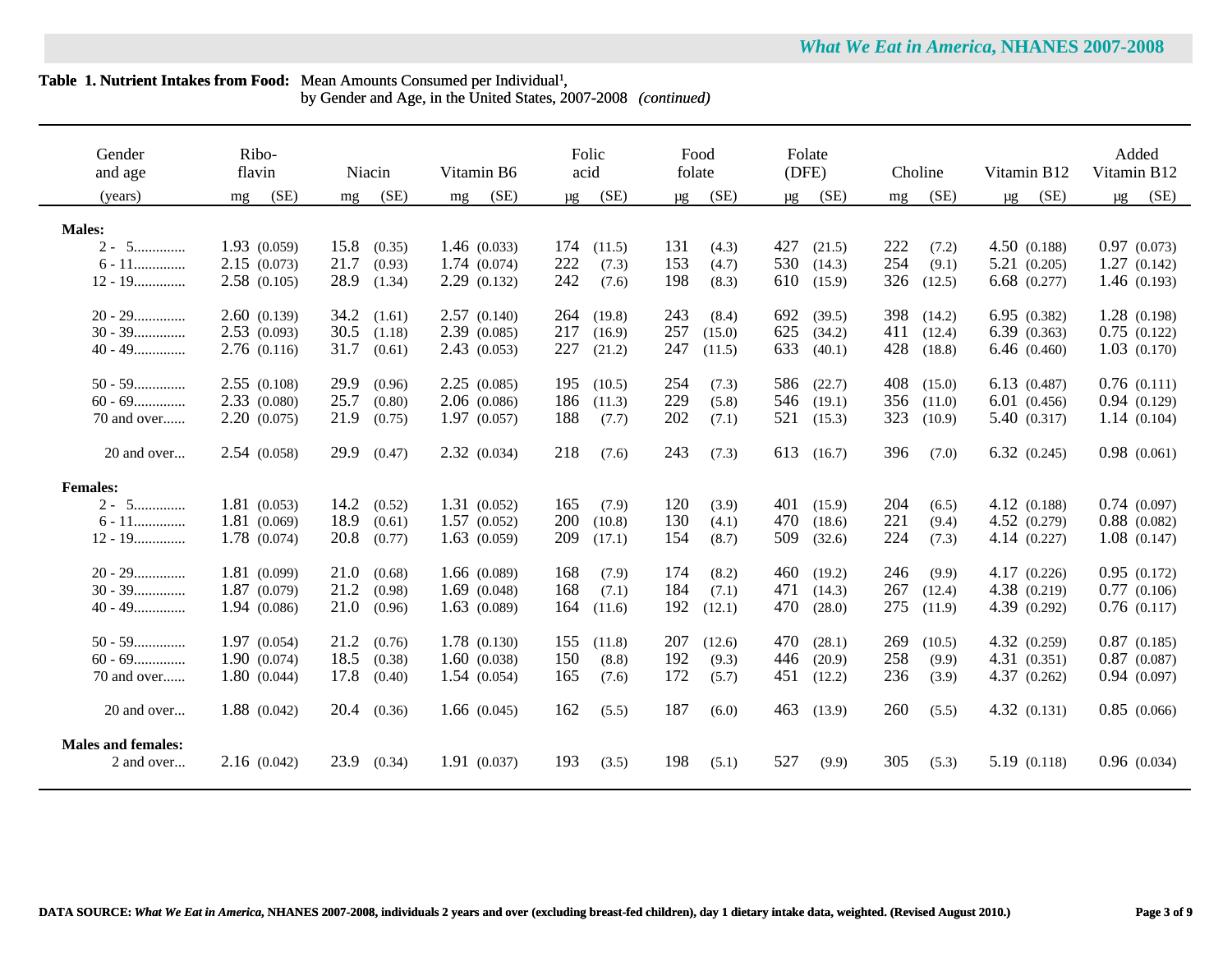# Table 1. Nutrient Intakes from Food: Mean Amounts Consumed per Individual<sup>1</sup>, by Gender and Age, in the United States, 2007-2008 *(continued)*

 $\overline{a}$ 

| Gender                    |                        |                      | Vitamin E<br>(alpha- | Added                           |                         |                        |                        |                     |
|---------------------------|------------------------|----------------------|----------------------|---------------------------------|-------------------------|------------------------|------------------------|---------------------|
| and age                   | Vitamin C              | Vitamin D            | tocopherol)          | Vitamin E                       | Vitamin K               | Calcium                | Phosphorus             | Magnesium           |
| (years)                   | (SE)<br>mg             | (SE)<br>$\mu$ g      | (SE)<br>mg           | (SE)<br>mg                      | (SE)<br>$\mu$ g         | (SE)<br>$m$ g          | (SE)<br>mg             | (SE)<br>mg          |
|                           |                        |                      |                      |                                 |                         |                        |                        |                     |
| <b>Males:</b>             |                        |                      |                      |                                 |                         |                        |                        |                     |
| $2 - 5$                   | 104.5<br>(4.96)        | 6.5<br>(0.34)        | 4.6<br>(0.13)        | $0.4$ (0.08)                    | $54.1$ (9.35)           | 1009<br>(38.2)         | 1086<br>(30.2)         | 201<br>(4.0)        |
| $6 - 11$<br>$12 - 19$     | 87.0<br>(4.54)<br>86.6 | 5.5<br>(0.31)<br>5.9 | 6.0<br>(0.19)<br>7.7 | $0.3*$ (0.12)<br>$0.5$ $(0.12)$ | $52.2$ $(4.15)$<br>76.5 | 1034<br>(55.0)<br>1173 | 1257<br>(48.3)<br>1516 | 227<br>(6.5)<br>282 |
|                           | (5.67)                 | (0.44)               | (0.49)               |                                 | (9.43)                  | (52.8)                 | (42.1)                 | (10.8)              |
| $20 - 29$                 | 93.1<br>(7.08)         | 4.9<br>(0.21)        | 7.9<br>(0.27)        | $0.4*$ (0.13)                   | 83.5 (5.24)             | 1150<br>(52.7)         | 1647<br>(60.2)         | 336<br>(12.1)       |
| $30 - 39$                 | 102.4<br>(8.91)        | 4.9<br>(0.36)        | 9.1<br>(0.67)        | $0.4*$ (0.14)                   | 108.4 (10.57)           | 1077<br>(36.7)         | 1615<br>(43.1)         | 353<br>(16.2)       |
| $40 - 49$                 | 87.0<br>(6.13)         | 5.2<br>(0.52)        | 8.4<br>(0.33)        | $0.4*$ (0.14)                   | 105.0(10.86)            | 1093<br>(58.9)         | 1670<br>(55.5)         | 346<br>(12.9)       |
| $50 - 59$                 | 91.1<br>(8.72)         | 5.3<br>(0.46)        | 8.8<br>(0.29)        | $0.3$ $(0.07)$                  | 127.2 (10.60)           | 1005<br>(42.7)         | 1548<br>(51.0)         | 345<br>(9.5)        |
| $60 - 69$                 | 83.2<br>(4.37)         | 4.4<br>(0.18)        | 7.6<br>(0.38)        | $0.5*$ (0.15)                   | 97.7 (7.76)             | 916<br>(27.7)          | 1349<br>(37.7)         | 310<br>(9.8)        |
| 70 and over               | 86.1<br>(3.71)         | 4.9<br>(0.16)        | 7.1<br>(0.30)        | $0.6$ $(0.13)$                  | 96.6 (5.91)             | 837<br>(31.0)          | 1239<br>(45.5)         | 280<br>(10.1)       |
|                           |                        |                      |                      |                                 |                         |                        |                        |                     |
| 20 and over               | 91.3 (4.23)            | 5.0<br>(0.22)        | 8.3<br>(0.24)        | $0.4$ $(0.03)$                  | $103.7$ (5.91)          | 1038<br>(24.2)         | 1550<br>(26.1)         | 334<br>(7.0)        |
| <b>Females:</b>           |                        |                      |                      |                                 |                         |                        |                        |                     |
| $2 - 5$                   | 86.7<br>(4.76)         | 6.1<br>(0.26)        | 4.4<br>(0.19)        | $0.2*$ (0.10)                   | 44.0<br>(5.13)          | 957<br>(44.6)          | 1027<br>(31.7)         | 185<br>(5.9)        |
| $6 - 11$                  | 75.4<br>(6.07)         | 4.6<br>(0.21)        | 6.0<br>(0.29)        | $0.5*$ (0.16)                   | 48.3<br>(2.53)          | 885<br>(24.8)          | 1116<br>(28.4)         | 204<br>(4.6)        |
| $12 - 19$                 | 73.8<br>(5.64)         | 3.8<br>(0.20)        | 6.0<br>(0.35)        | $0.5$ $(0.15)$                  | 59.0<br>(5.53)          | 878<br>(40.8)          | 1127<br>(38.8)         | 223<br>(9.7)        |
| $20 - 29$                 | 80.8<br>(8.49)         | 3.6<br>(0.25)        | 6.5<br>(0.47)        | $0.4*$ (0.17)                   | 92.7 (10.32)            | 869<br>(36.5)          | 1128<br>(38.9)         | 246<br>(11.7)       |
| $30 - 39$                 | 77.6<br>(6.18)         | 3.6<br>(0.26)        | 7.3<br>(0.36)        | $0.7$ $(0.21)$                  | 86.5 (5.67)             | 850<br>(36.3)          | 1158<br>(43.1)         | 260<br>(8.9)        |
| $40 - 49$                 | 68.6<br>(6.46)         | 3.6<br>(0.23)        | 6.6<br>(0.49)        | $0.4*$ (0.16)                   | 92.0 (10.82)            | 838<br>(46.4)          | 1166<br>(50.3)         | 264<br>(13.2)       |
|                           |                        |                      |                      |                                 |                         |                        |                        |                     |
| $50 - 59$                 | 87.3<br>(9.44)         | 4.4<br>(0.39)        | 7.8<br>(0.52)        | 1.0 <sub>l</sub><br>(0.23)      | 105.8 (11.82)           | 865<br>(46.4)          | 1178<br>(36.4)         | 282<br>(12.6)       |
| $60 - 69$                 | 75.6<br>(4.72)         | 3.9<br>(0.22)        | 6.5<br>(0.32)        | 0.5<br>(0.12)                   | $104.5$ (9.81)          | 786<br>(38.4)          | 1067<br>(36.3)         | 253<br>(8.3)        |
| 70 and over               | 76.9<br>(3.62)         | 3.8<br>(0.18)        | 6.2<br>(0.17)        | 0.8<br>(0.16)                   | 95.0<br>(7.86)          | 743<br>(18.8)          | 978<br>(18.0)          | 233<br>(4.7)        |
| 20 and over               | 77.9<br>(4.31)         | 3.8<br>(0.12)        | 6.9<br>(0.26)        | 0.6<br>(0.08)                   | 95.7<br>(5.06)          | 833<br>(24.2)          | 1123<br>(22.5)         | 258<br>(7.4)        |
| <b>Males and females:</b> |                        |                      |                      |                                 |                         |                        |                        |                     |
| 2 and over                | 84.2 (3.49)            | $4.6$ $(0.11)$       | 7.2<br>(0.19)        | 0.5<br>(0.04)                   | 88.9<br>(4.24)          | 946<br>(20.2)          | 1297<br>(21.2)         | 277<br>(6.1)        |
|                           |                        |                      |                      |                                 |                         |                        |                        |                     |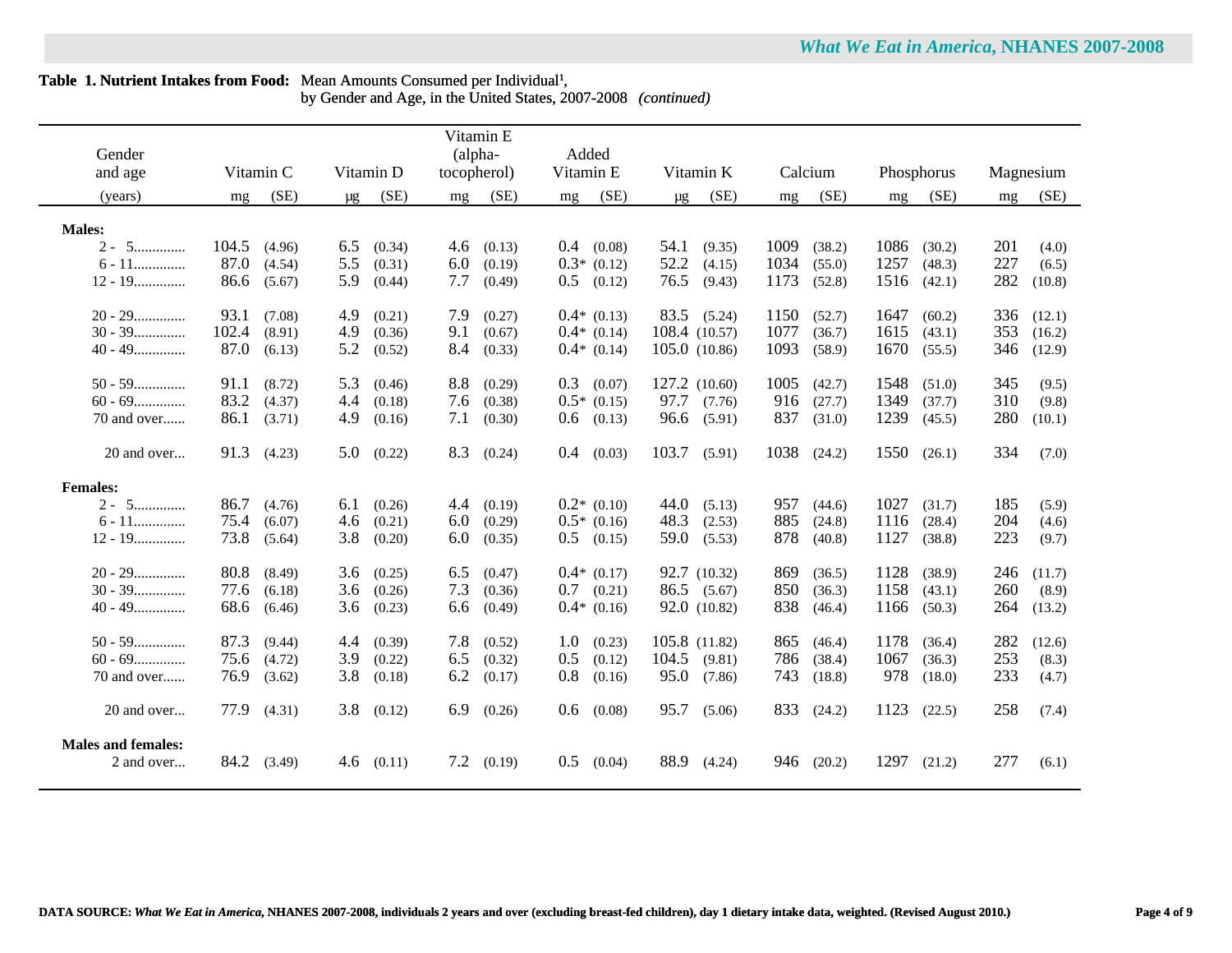by Gender and Age, in the United States, 2007-2008 *(continued)*

| Gender<br>and age                       |      | Iron   |      | Zinc   |     | Copper             |              | Selenium            |      | Potassium    |      | Sodium <sup>+</sup><br>(adjusted) |       | Caffeine         |      | Theobromine  |                          | Alcohol <sup>2</sup> |
|-----------------------------------------|------|--------|------|--------|-----|--------------------|--------------|---------------------|------|--------------|------|-----------------------------------|-------|------------------|------|--------------|--------------------------|----------------------|
| (years)                                 | mg   | (SE)   | mg   | (SE)   | mg  | (SE)               | $\mu$ g      | (SE)                | mg   | (SE)         | mg   | (SE)                              | mg    | (SE)             | mg   | (SE)         | $\mathbf{g}$             | (SE)                 |
| <b>Males:</b>                           |      |        |      |        |     |                    |              |                     |      |              |      |                                   |       |                  |      |              |                          |                      |
| $2 - 5$                                 | 11.6 | (0.45) | 8.7  | (0.21) | 0.9 | (0.02)             |              | 69.3 $(1.75)$       | 2059 | (48.1)       |      | $2265$ (39.5)                     | 7.8   | (0.80)           | 45.5 | (3.99)       |                          |                      |
| $6 - 11$                                | 14.3 | (0.46) | 11.2 | (0.54) | 1.1 | (0.03)             | 93.4         | (3.21)              | 2170 | (56.8)       |      | 3169 (104.4)                      |       | 29.9(3.59)       | 62.1 | (5.62)       |                          |                      |
| $12 - 19$                               | 16.6 | (0.40) | 13.2 | (0.36) | 1.3 | (0.06)             | 125.2        | (4.36)              |      | 2587 (108.4) |      | 3990 (129.2)                      |       | 73.6 (10.18)     | 42.7 | (4.21)       | $\overline{\phantom{a}}$ |                      |
| $20 - 29$                               | 18.1 | (0.73) | 15.2 | (0.69) | 1.6 | (0.06)             | 143.1        | (3.79)              |      | 2939 (117.3) |      | 4363 (174.1)                      |       | 139.6 (14.39)    | 39.0 | (6.05)       | $\qquad \qquad -$        | $-$                  |
| $30 - 39$                               | 17.6 | (0.68) | 15.2 | (0.76) | 1.6 | (0.08)             | 136.8        | (4.14)              | 3080 | (96.4)       |      | 4231 (89.3)                       |       | 187.8 (18.29)    | 35.9 | (5.13)       | $\overline{\phantom{a}}$ |                      |
| $40 - 49$                               | 18.0 | (0.96) | 14.7 | (0.54) | 1.5 | (0.05)             | 139.9        | (4.78)              | 3162 | (77.6)       |      | 4391 (156.9)                      |       | 259.6 (20.99)    |      | 57.2 (10.08) | $\qquad \qquad -$        |                      |
| $50 - 59$                               | 17.6 | (0.65) | 15.0 | (1.69) | 1.6 | (0.08)             | 133.9        | (4.77)              | 3169 | (78.6)       |      | 4030 (175.9)                      |       | 273.4 (22.40)    | 46.6 | (4.26)       | $\overline{\phantom{a}}$ | $- -$                |
| $60 - 69$                               | 16.8 | (0.64) | 13.0 | (0.76) | 1.4 | (0.06)             | 113.4 (4.38) |                     | 2891 | (78.1)       |      | 3517 (123.1)                      |       | 228.3 (17.81)    | 36.1 | (4.66)       | $\overline{\phantom{a}}$ |                      |
| 70 and over                             | 15.6 | (0.58) | 11.5 | (0.84) | 1.3 | (0.05)             | 98.7         | (4.09)              | 2728 | (89.7)       |      | 3012 (116.8)                      |       | $162.7$ $(8.23)$ | 30.9 | (3.73)       | $\qquad \qquad -$        |                      |
| 20 and over                             | 17.5 | (0.43) | 14.4 | (0.43) | 1.5 | (0.03)             | 131.4 (2.08) |                     |      | 3026 (50.4)  | 4043 | (80.3)                            |       | 211.0 (10.78)    | 42.4 | (2.83)       | 14.6                     | (0.99)               |
| <b>Females:</b>                         |      |        |      |        |     |                    |              |                     |      |              |      |                                   |       |                  |      |              |                          |                      |
| 5<br>$2 -$                              | 10.2 | (0.47) | 7.9  | (0.30) | 0.8 | (0.03)             |              | $70.4$ $(2.65)$     | 1896 | (49.8)       | 2189 | (67.4)                            | 8.9   | (1.63)           | 40.8 | (3.82)       | $\qquad \qquad -$        |                      |
| $6 - 11$                                | 12.7 | (0.51) | 9.4  | (0.45) | 1.0 | (0.02)             | 81.8         | (3.60)              | 1946 | (53.7)       | 2717 | (95.9)                            | 19.0  | (3.29)           | 50.6 | (3.91)       | $\qquad \qquad -$        |                      |
| $12 - 19$                               | 13.8 | (0.80) | 9.6  | (0.46) | 1.0 | (0.04)             | 88.3         | (3.78)              | 1957 | (54.2)       |      | 3013 (143.6)                      | 60.4  | (4.40)           | 47.4 | (4.61)       | $--$                     | $-$                  |
| $20 - 29$                               | 12.6 | (0.42) | 9.7  | (0.24) | 1.1 | (0.04)             |              | $90.0 \quad (2.35)$ | 2094 | (67.5)       |      | 3009 (119.6)                      |       | 105.8 (13.35)    | 38.4 | (4.11)       | $- -$                    |                      |
| $30 - 39$                               | 13.1 | (0.36) | 10.2 | (0.46) | 1.2 | (0.04)             |              | 93.8 (4.86)         | 2230 | (74.1)       |      | 3058 (154.7)                      |       | 153.5 (15.04)    | 38.7 | (4.29)       | $\qquad \qquad -$        |                      |
| $40 - 49$                               | 13.4 | (0.91) | 10.3 | (0.48) | 1.2 | (0.06)             | 96.1         | (4.46)              | 2299 | (97.4)       |      | 3027 (121.4)                      |       | 194.4 (11.96)    | 41.7 | (3.52)       | $--$                     |                      |
| $50 - 59$                               | 13.2 | (0.54) | 10.0 | (0.42) | 1.3 | (0.08)             | 90.4         | (3.51)              |      | 2552 (101.0) |      | 2936 (105.9)                      |       | 207.2 (32.17)    | 48.6 | (6.94)       | $- -$                    |                      |
| $60 - 69$                               | 12.9 | (0.51) | 9.6  | (0.42) | 1.2 | (0.04)             | 81.7         | (3.14)              | 2378 | (79.6)       |      | 2674 (71.6)                       |       | 180.7 (17.96)    | 34.7 | (3.87)       | $- -$                    | $-$                  |
| 70 and over                             | 12.6 | (0.34) | 9.0  | (0.28) | 1.1 | (0.05)             | 77.5         | (1.57)              | 2189 | (40.4)       | 2364 | (57.5)                            |       | 139.1 (10.39)    | 31.3 | (2.51)       | $--$                     | $- -$                |
| 20 and over                             | 13.0 | (0.32) | 9.9  | (0.20) |     | $1.2 \quad (0.04)$ |              | 89.3 (1.67)         |      | 2290 (49.6)  |      | 2884 (40.1)                       |       | $163.8$ $(8.51)$ | 39.7 | (1.87)       | 6.0                      | (0.69)               |
| <b>Males and females:</b><br>2 and over | 14.7 | (0.26) | 11.6 | (0.22) | 1.3 | (0.03)             | 104.9        | (1.51)              | 2509 | (46.2)       | 3330 | (52.1)                            | 148.8 | (7.44)           | 42.8 | (1.57)       |                          |                      |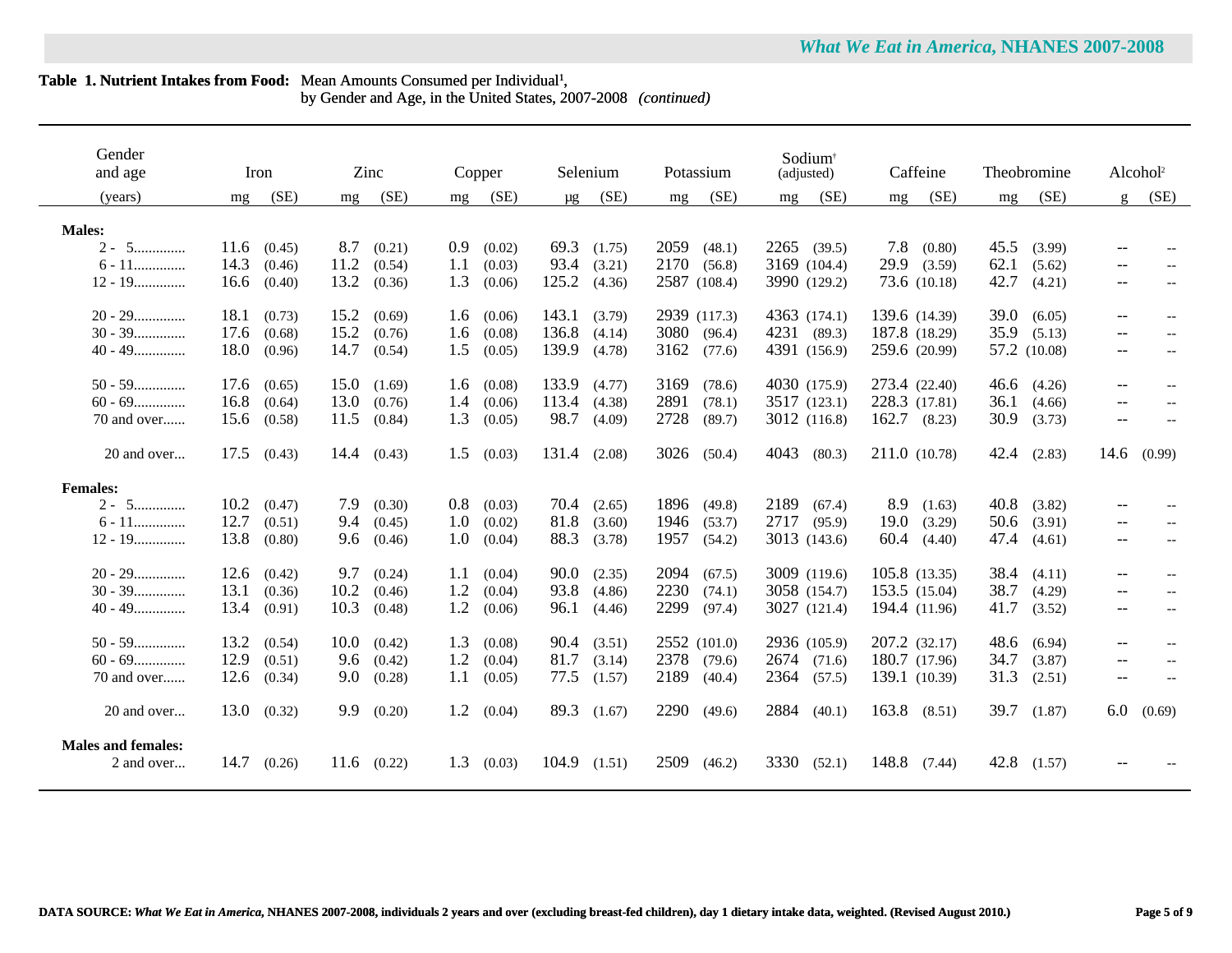$\overline{a}$ 

by Gender and Age, in the United States, 2007-2008 *(continued)*

| Gender<br>and age         | <b>SFA</b><br>4:0 | <b>SFA</b><br>6:0 | <b>SFA</b><br>8:0 | <b>SFA</b><br>10:0 | <b>SFA</b><br>12:0 | <b>SFA</b><br>14:0   | <b>SFA</b><br>16:0    | <b>SFA</b><br>18:0 |
|---------------------------|-------------------|-------------------|-------------------|--------------------|--------------------|----------------------|-----------------------|--------------------|
| (years)                   | (SE)<br>g         | (SE)<br>g         | (SE)<br>g         | (SE)<br>g          | (SE)<br>g          | (SE)<br>g            | (SE)<br>g             | (SE)<br>g          |
|                           |                   |                   |                   |                    |                    |                      |                       |                    |
| <b>Males:</b>             |                   |                   |                   |                    |                    |                      |                       |                    |
| $2 - 5$                   | $0.56$ $(0.029)$  | $0.33$ $(0.015)$  | $0.31$ $(0.026)$  | $0.47$ $(0.027)$   | $0.65$ $(0.042)$   | 2.00(0.082)          | $10.75$ $(0.278)$     | 5.15(0.183)        |
| $6 - 11$                  | $0.68$ $(0.057)$  | $0.35$ $(0.022)$  | 0.29<br>(0.014)   | $0.52$ $(0.032)$   | $0.77$ $(0.050)$   | 2.50(0.174)          | 14.15(0.600)          | $6.82$ $(0.280)$   |
| $12 - 19$                 | $0.74$ $(0.047)$  | 0.37<br>(0.028)   | $0.33$ $(0.021)$  | $0.58$ $(0.031)$   | $0.96$ $(0.065)$   | $2.83$ (0.128)       | $16.83$ $(0.517)$     | 8.08 (0.239)       |
| $20 - 29$                 | $0.71$ $(0.050)$  | $0.35$ $(0.029)$  | $0.29$ $(0.020)$  | $0.53$ $(0.035)$   | $0.82$ $(0.058)$   | 2.80(0.173)          | 17.72 (0.729)         | 8.32 (0.352)       |
| $30 - 39$                 | $0.68$ $(0.043)$  | $0.34$ $(0.023)$  | $0.27$ $(0.015)$  | $0.52$ $(0.028)$   | $0.86$ $(0.061)$   | $2.73$ $(0.129)$     | 18.37 (0.673)         | 8.76 (0.317)       |
| $40 - 49$                 | $0.79$ $(0.054)$  | $0.42$ $(0.032)$  | $0.34$ $(0.028)$  | $0.61$ $(0.042)$   | $0.98$ $(0.092)$   | 2.99 (0.186)         | 18.84 (0.744)         | 9.18(0.381)        |
|                           |                   |                   |                   |                    |                    |                      |                       |                    |
| $50 - 59$                 | $0.65$ $(0.034)$  | $0.35$ $(0.017)$  | $0.27$ $(0.013)$  | $0.50$ $(0.023)$   | $0.80$ $(0.065)$   | 2.57(0.104)          | $17.65$ $(0.637)$     | 8.55 (0.336)       |
| $60 - 69$                 | $0.51$ $(0.031)$  | $0.28$ $(0.017)$  | $0.24$ $(0.019)$  | $0.43$ $(0.027)$   | $0.79$ $(0.082)$   | 2.14(0.114)          | 14.68 (0.574)         | 7.15(0.282)        |
| 70 and over               | $0.49$ $(0.037)$  | 0.27<br>(0.020)   | $0.21$ $(0.014)$  | $0.39$ $(0.027)$   | $0.60$ $(0.030)$   | 1.84(0.111)          | 12.39 (0.545)         | 5.98 (0.263)       |
| 20 and over               | $0.66$ $(0.020)$  | 0.34(0.012)       | $0.28$ $(0.009)$  | $0.51$ $(0.015)$   | $0.83$ $(0.029)$   | 2.60(0.073)          | 17.15(0.342)          | 8.24 (0.177)       |
| <b>Females:</b>           |                   |                   |                   |                    |                    |                      |                       |                    |
| $2 - 5$                   | $0.55$ $(0.032)$  | $0.32$ $(0.016)$  | $0.27$ $(0.017)$  | $0.44$ $(0.025)$   | $0.65$ $(0.060)$   | 1.97(0.114)          | 10.38 (0.364)         | $4.88$ $(0.163)$   |
| $6 - 11$                  | $0.58$ $(0.034)$  | $0.31$ $(0.017)$  | $0.27$ $(0.018)$  | $0.47$ $(0.027)$   | $0.80$ $(0.079)$   | 2.17(0.103)          | 12.58 (0.354)         | $6.07$ $(0.167)$   |
| $12 - 19$                 | $0.57$ $(0.031)$  | $0.29$ $(0.015)$  | $0.23$ $(0.012)$  | $0.42$ $(0.021)$   | $0.68$ $(0.049)$   | 2.05(0.094)          | $12.52 \quad (0.467)$ | 6.11(0.318)        |
| $20 - 29$                 | $0.53$ $(0.030)$  | $0.27$ $(0.013)$  | $0.22$ $(0.010)$  | 0.40(0.018)        | $0.67$ $(0.087)$   | 1.96(0.090)          | 12.04 (0.498)         | 5.74(0.263)        |
| $30 - 39$                 | $0.54$ $(0.035)$  | $0.28$ $(0.019)$  | $0.24$ $(0.020)$  | $0.42$ $(0.028)$   | $0.77$ $(0.103)$   | $2.08$ $(0.134)$     | 12.56 (0.585)         | 5.96 (0.262)       |
| $40 - 49$                 | $0.56$ $(0.033)$  | $0.28$ $(0.016)$  | $0.25$ $(0.012)$  | $0.45$ $(0.021)$   | $0.76$ $(0.080)$   | 2.11(0.106)          | 12.79 (0.556)         | $6.09$ $(0.254)$   |
|                           |                   |                   |                   |                    |                    |                      |                       |                    |
| $50 - 59$                 | $0.51$ $(0.036)$  | $0.27$ $(0.020)$  | $0.24$ $(0.020)$  | $0.41$ $(0.027)$   | $0.80$ $(0.081)$   | 1.94(0.114)          | $12.08$ $(0.423)$     | 5.89 (0.202)       |
| $60 - 69$                 | $0.46$ $(0.042)$  | 0.25<br>(0.018)   | $0.22$ $(0.021)$  | $0.38$ $(0.031)$   | $0.75$ $(0.088)$   | 1.78 (0.136)         | 10.94 (0.478)         | $5.25$ $(0.225)$   |
| 70 and over               | $0.39$ $(0.017)$  | $0.21$ $(0.009)$  | $0.18$ $(0.008)$  | $0.32$ $(0.014)$   | $0.59$ $(0.035)$   | $1.52 \quad (0.054)$ | 9.70(0.247)           | 4.72 (0.129)       |
|                           |                   |                   |                   |                    |                    |                      |                       |                    |
| 20 and over               | $0.51$ (0.018)    | $0.26$ $(0.008)$  | $0.23$ $(0.007)$  | $0.40$ $(0.012)$   | $0.73$ $(0.041)$   | $1.93$ $(0.057)$     | $11.85$ $(0.224)$     | $5.69$ $(0.107)$   |
| <b>Males and females:</b> |                   |                   |                   |                    |                    |                      |                       |                    |
| 2 and over                | $0.59$ $(0.016)$  | $0.31$ $(0.009)$  | $0.26$ $(0.006)$  | $0.46$ $(0.011)$   | $0.77$ $(0.024)$   | $2.26$ $(0.054)$     | 14.09 (0.229)         | 6.77(0.111)        |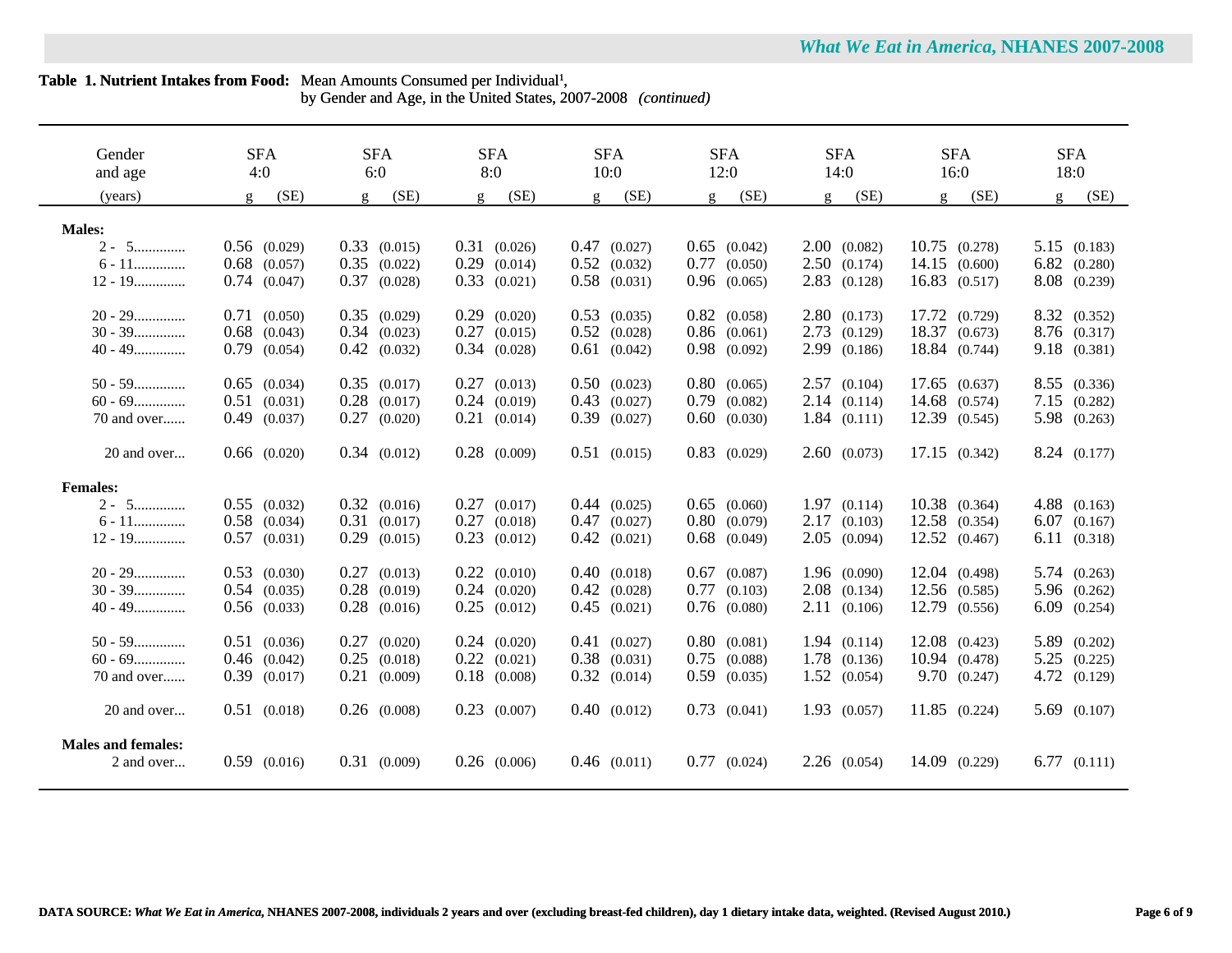$\sim$ 

by Gender and Age, in the United States, 2007-2008 *(continued)*

| Gender                    | <b>MFA</b>       | <b>MFA</b>       | <b>MFA</b>           | <b>MFA</b>       | <b>PFA</b>             | <b>PFA</b>       | <b>PFA</b>       |
|---------------------------|------------------|------------------|----------------------|------------------|------------------------|------------------|------------------|
| and age                   | 16:1             | 18:1             | 20:1                 | 22:1             | 18:2                   | 18:3             | 18:4             |
| (years)                   | (SE)<br>g        | (SE)<br><b>q</b> | (SE)<br>$\mathbf{g}$ | (SE)<br>g        | (SE)<br>$\mathfrak{g}$ | (SE)<br><b>q</b> | (SE)<br>g        |
|                           |                  |                  |                      |                  |                        |                  |                  |
| <b>Males:</b>             |                  |                  |                      |                  |                        |                  |                  |
| $2 - 5$                   | $0.81$ $(0.017)$ | 19.23 (0.552)    | $0.15$ $(0.006)$     | $0.02$ $(0.001)$ | 9.32(0.347)            | $0.89$ $(0.029)$ | $0.01$ $(0.002)$ |
| $6 - 11$                  | 1.20(0.068)      | 25.72 (0.926)    | $0.21$ $(0.008)$     | $0.03$ $(0.004)$ | $12.63$ $(0.335)$      | 1.12(0.038)      | 0.02<br>(0.002)  |
| $12 - 19$                 | 1.41(0.039)      | 30.98 (0.941)    | $0.26$ $(0.016)$     | $0.04$ $(0.005)$ | 15.90 (0.724)          | $1.42$ (0.068)   | 0.04<br>(0.004)  |
| $20 - 29$                 | $1.63$ $(0.075)$ | 32.47 (1.013)    | $0.29$ $(0.012)$     | $0.05$ $(0.008)$ | 17.75 (0.591)          | $1.76$ (0.066)   | 0.03<br>(0.004)  |
| $30 - 39$                 | 1.77<br>(0.080)  | 36.58 (1.455)    | $0.32$ $(0.016)$     | $0.05$ $(0.006)$ | 18.53 (0.864)          | $1.75$ (0.080)   | 0.03<br>(0.003)  |
| $40 - 49$                 | 1.69<br>(0.067)  | 35.26 (1.166)    | $0.32$ $(0.013)$     | $0.05$ $(0.011)$ | 18.18 (0.590)          | 1.78 (0.083)     | 0.02<br>(0.004)  |
| $50 - 59$                 | $1.66$ (0.086)   | 35.14 (1.178)    | $0.35$ $(0.017)$     | $0.06$ $(0.007)$ | 18.90 (0.949)          | $1.83$ (0.100)   | 0.03<br>(0.005)  |
| $60 - 69$                 | 1.32(0.058)      | 29.79 (1.223)    | $0.27$ $(0.014)$     | $0.04$ $(0.008)$ | 15.67<br>(0.826)       | $1.56$ (0.082)   | 0.02<br>(0.003)  |
| 70 and over               | $1.05$ $(0.057)$ | 24.52 (0.941)    | $0.24$ $(0.028)$     | $0.07*(0.041)$   | 13.20<br>(0.543)       | 1.34(0.053)      | 0.01<br>(0.002)  |
| 20 and over               | $1.58$ $(0.031)$ | 33.17 (0.632)    | 0.30(0.008)          | $0.05$ $(0.006)$ | 17.48 (0.363)          | 1.71(0.041)      | $0.02$ $(0.001)$ |
|                           |                  |                  |                      |                  |                        |                  |                  |
| <b>Females:</b>           |                  |                  |                      |                  |                        |                  |                  |
| $2 - 5$                   | $0.80$ $(0.035)$ | 18.41 (0.623)    | 0.14(0.005)          | $0.02$ $(0.004)$ | 9.08(0.414)            | $0.84$ $(0.041)$ | $0.01$ $(0.003)$ |
| $6 - 11$                  | $0.99$ $(0.036)$ | 23.28 (0.518)    | $0.19$ $(0.010)$     | $0.02$ $(0.003)$ | 12.57 (0.380)          | $1.08$ (0.043)   | $0.02$ $(0.002)$ |
| $12 - 19$                 | $1.02$ $(0.036)$ | 24.07 (1.225)    | $0.19$ $(0.008)$     | $0.02$ $(0.001)$ | $12.66$ $(0.371)$      | 1.16(0.030)      | $0.02$ $(0.002)$ |
| $20 - 29$                 | $1.03$ $(0.044)$ | 22.66 (1.108)    | $0.18$ $(0.009)$     | $0.02$ $(0.002)$ | 12.97 (0.758)          | 1.31(0.071)      | $0.01$ $(0.002)$ |
| $30 - 39$                 | $1.07$ $(0.070)$ | 23.79 (1.028)    | $0.20$ $(0.012)$     | $0.02$ $(0.004)$ | 13.55 (0.469)          | $1.32$ (0.051)   | 0.01<br>(0.002)  |
| $40 - 49$                 | 1.12(0.062)      | 24.45 (1.051)    | $0.22$ $(0.013)$     | $0.03*(0.010)$   | 13.50 (0.639)          | $1.36$ $(0.078)$ | 0.01<br>(0.003)  |
|                           |                  |                  |                      |                  |                        |                  |                  |
| $50 - 59$                 | $0.99$ $(0.042)$ | 23.73 (0.807)    | $0.21$ $(0.013)$     | $0.04$ $(0.006)$ | 14.38 (0.601)          | $1.38$ $(0.052)$ | 0.01<br>(0.004)  |
| $60 - 69$                 | $0.92$ $(0.041)$ | 21.59 (1.162)    | $0.18$ $(0.013)$     | $0.02$ $(0.004)$ | 12.11<br>(0.760)       | $1.26$ $(0.075)$ | 0.01<br>(0.002)  |
| 70 and over               | $0.78$ $(0.024)$ | 18.89 (0.485)    | $0.16$ $(0.006)$     | $0.02$ $(0.003)$ | $10.98$ $(0.335)$      | 1.19(0.041)      | 0.01<br>(0.002)  |
| 20 and over               | $1.00$ $(0.020)$ | 22.80 (0.438)    | $0.19$ $(0.004)$     | $0.03$ $(0.003)$ | 13.08 (0.263)          | 1.31(0.035)      | $0.01$ $(0.001)$ |
| <b>Males and females:</b> |                  |                  |                      |                  |                        |                  |                  |
| 2 and over                | 1.22(0.018)      | 26.90(0.416)     | $0.23$ $(0.003)$     | $0.04$ $(0.002)$ | 14.50 (0.240)          | 1.40(0.027)      | $0.02$ $(0.001)$ |
|                           |                  |                  |                      |                  |                        |                  |                  |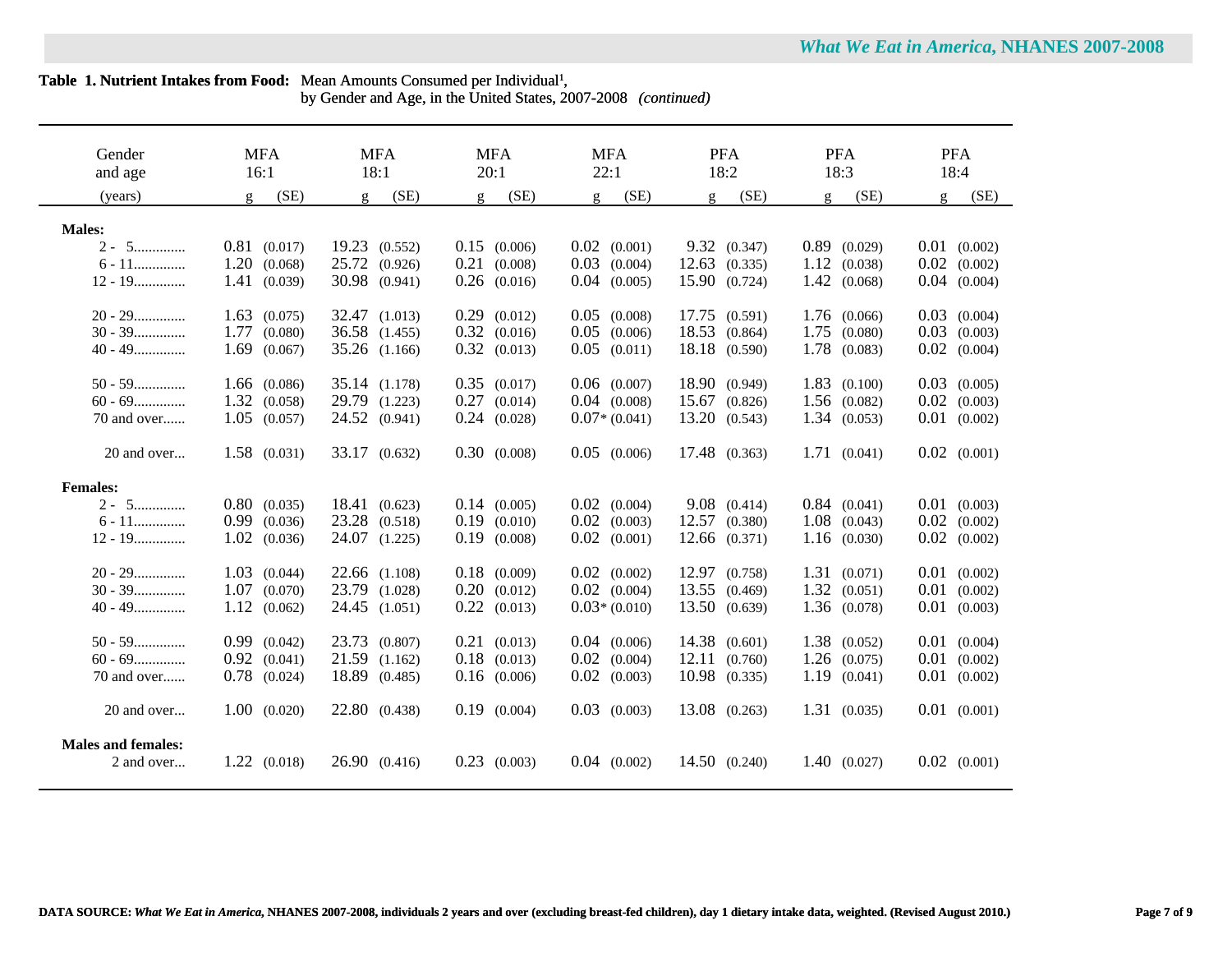| <b>What We Eat in America, NHANES 2007-2008</b> |  |
|-------------------------------------------------|--|
|-------------------------------------------------|--|

by Gender and Age, in the United States, 2007-2008 *(continued)*

| Gender                    | <b>PFA</b>           | <b>PFA</b>       | <b>PFA</b>           | <b>PFA</b>           |
|---------------------------|----------------------|------------------|----------------------|----------------------|
| and age                   | 20:4                 | 20:5             | 22:5                 | 22:6                 |
| (years)                   | (SE)<br>$\mathbf{g}$ | (SE)<br>g        | (SE)<br>$\mathbf{g}$ | (SE)<br>$\mathbf{g}$ |
|                           |                      |                  |                      |                      |
| <b>Males:</b>             |                      |                  |                      |                      |
| $2 - 5$                   | 0.07<br>(0.005)      | 0.01<br>(0.001)  | 0.01<br>(0.001)      | 0.02<br>(0.003)      |
| $6 - 11$                  | 0.10<br>(0.007)      | 0.01<br>(0.002)  | 0.01<br>(0.001)      | 0.03<br>(0.003)      |
| $12 - 19$                 | 0.15<br>(0.009)      | 0.02<br>(0.005)  | 0.01<br>(0.002)      | 0.05<br>(0.008)      |
| $20 - 29$                 | 0.17<br>(0.011)      | 0.04<br>(0.006)  | 0.02<br>(0.004)      | 0.08<br>(0.010)      |
| $30 - 39$                 | 0.19<br>(0.009)      | 0.06<br>(0.008)  | 0.03<br>(0.003)      | 0.11<br>(0.014)      |
| $40 - 49$                 | 0.20<br>(0.009)      | 0.04<br>(0.010)  | 0.02<br>(0.004)      | 0.09<br>(0.017)      |
|                           |                      |                  |                      |                      |
| $50 - 59$                 | 0.19<br>(0.013)      | 0.08<br>(0.021)  | 0.03<br>(0.005)      | 0.14<br>(0.028)      |
| $60 - 69$                 | 0.15<br>(0.008)      | 0.04<br>(0.007)  | 0.02<br>(0.002)      | 0.07<br>(0.010)      |
| 70 and over               | 0.12<br>(0.006)      | 0.04<br>(0.010)  | 0.01<br>(0.002)      | 0.08<br>(0.011)      |
|                           |                      |                  |                      |                      |
| 20 and over               | $0.18$ $(0.003)$     | 0.05<br>(0.004)  | $0.02$ $(0.001)$     | 0.10<br>(0.006)      |
|                           |                      |                  |                      |                      |
| <b>Females:</b>           |                      |                  |                      |                      |
| $2 - 5$                   | 0.06<br>(0.003)      | 0.01<br>(0.002)  | 0.01<br>(# )         | (0.004)<br>0.02      |
| $6 - 11$                  | 0.08<br>(0.006)      | 0.02<br>(0.003)  | 0.01<br>(0.001)      | 0.03<br>(0.006)      |
| $12 - 19$                 | 0.10<br>(0.005)      | 0.02<br>(0.004)  | 0.01<br>(0.001)      | 0.03<br>(0.006)      |
| $20 - 29$                 | 0.11<br>(0.006)      | 0.02<br>(0.005)  | 0.01<br>(0.003)      | 0.05<br>(0.008)      |
| $30 - 39$                 | 0.11<br>(0.008)      | 0.03<br>(0.003)  | 0.02<br>(0.001)      | 0.06<br>(0.006)      |
| $40 - 49$                 | 0.12<br>(0.008)      | 0.03<br>(0.004)  | 0.01<br>(0.001)      | 0.06<br>(0.007)      |
|                           |                      |                  |                      |                      |
| $50 - 59$                 | 0.11<br>(0.007)      | $0.05*(0.017)$   | 0.02<br>(0.004)      | 0.09<br>(0.021)      |
| $60 - 69$                 | 0.10<br>(0.007)      | $0.04$ $(0.008)$ | 0.01<br>(0.002)      | 0.06<br>(0.011)      |
| 70 and over               | 0.09<br>(0.003)      | $0.04$ $(0.007)$ | 0.01<br>(0.002)      | 0.06<br>(0.008)      |
|                           |                      |                  |                      |                      |
| 20 and over               | 0.11<br>(0.003)      | 0.03<br>(0.004)  | $0.02$ $(0.001)$     | 0.06<br>(0.006)      |
|                           |                      |                  |                      |                      |
| <b>Males and females:</b> |                      |                  |                      |                      |
| 2 and over                | $0.13$ $(0.002)$     | $0.04$ $(0.002)$ | $0.02$ $(0.001)$     | $0.07$ $(0.003)$     |
|                           |                      |                  |                      |                      |